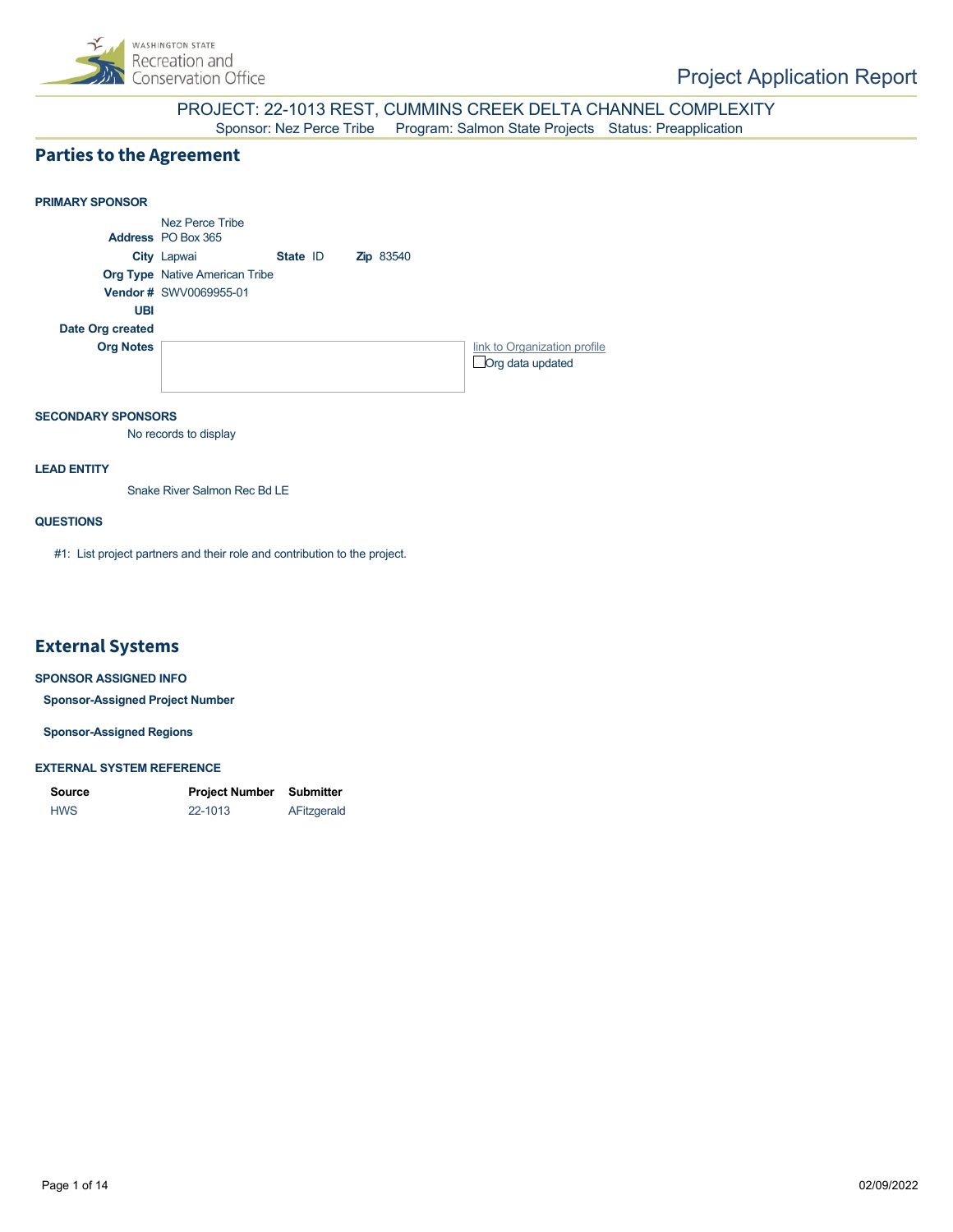# **Project Contacts**

| <b>Contact Name</b><br><b>Primary Org</b>      | <b>Project Role</b>        | <b>Work Phone</b> | <b>Work Email</b>       |
|------------------------------------------------|----------------------------|-------------------|-------------------------|
| Alice Rubin<br>Rec. and Conserv. Office        | <b>Project Manager</b>     | (360) 867-8584    | alice.rubin@rco.wa.gov  |
| <b>Elizabeth Eastman</b>                       | <b>Project Contact</b>     | (208) 816-8805    | elizabethe@nezperce.org |
| <b>Kathryn Frenyea</b>                         | <b>Alt Project Contact</b> | (541) 432-2506    | kathrynf@nezperce.org   |
| Montana Pagano<br>Nez Perce Tribe              | <b>Alt Project Contact</b> | (541) 432-2507    | montanap@nezperce.org   |
| Ali Fitzgerald<br>Snake River Salmon Rec Bd LE | <b>Lead Entity Contact</b> | (509) 382-4115    | ali@snakeriverboard.org |
| <b>Arleen Henry</b><br>Nez Perce Tribe         | <b>Billing</b>             | (208) 621-3833    | arleenh@nezperce.org    |
| <b>Wilhemina Stevens</b><br>Nez Perce Tribe    | <b>Billing</b>             | (208) 621-3842    | willas@nezperce.org     |

# **Worksites & Properties**

### **# Worksite Name**

#1 Cummins Creek Delta Channel Complexity

### **Restoration Property Name**

Wooten Wildlife Area WDFW  $\checkmark$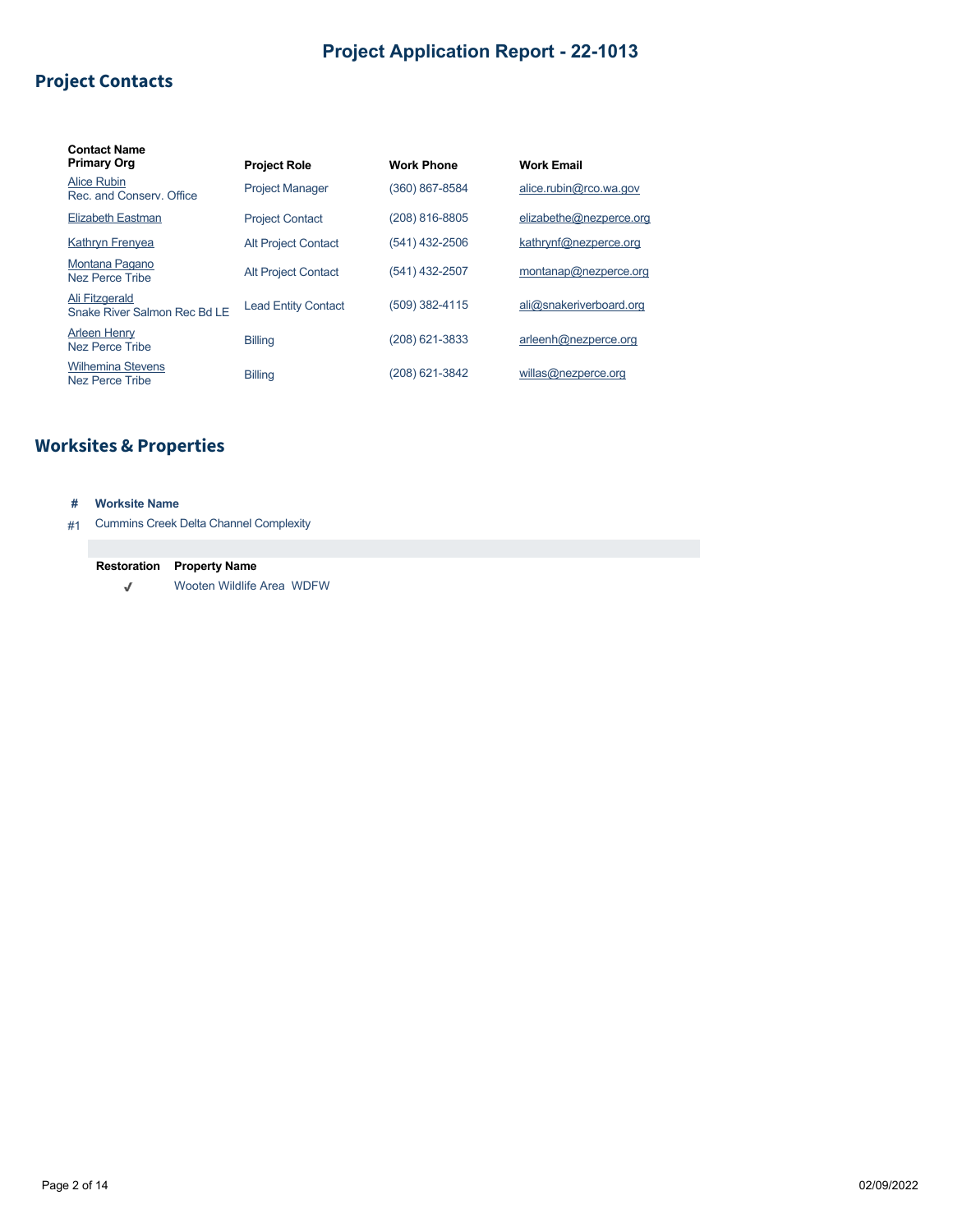# **Worksite Map & Description**

**Worksite #1: Cummins Creek Delta Channel Complexity**

### **WORKSITE ADDRESS**

**Street Address** Tucannon Road **City, State, Zip** WA 99347

### **Worksite Details**

#### **Worksite #1: Cummins Creek Delta Channel Complexity**

### **SITE ACCESS DIRECTIONS**

From US-12, head south on Tucannon Road, Cummings Creek is located at RM 34.5. The project will be from the mouth of Cummings Creek to 1 mile upstream.

#### **TARGETED ESU SPECIES**

| <b>Species by ESU</b>                                | <b>Egg Present</b> | Juvenile Present Adult Present                     |              | <b>Population Trend</b> |
|------------------------------------------------------|--------------------|----------------------------------------------------|--------------|-------------------------|
| Steelhead-Snake River, Tucannon<br>River, Threatened | √                  | √                                                  | $\checkmark$ | <b>Unknown</b>          |
| Reference or source used                             |                    | Snake River Salmon Recovery Plan for SE Washington |              |                         |

#### **TARGETED NON-ESU SPECIES**

| <b>Species by Non-ESU</b> | <b>Notes</b> |
|---------------------------|--------------|
|---------------------------|--------------|

Rainbow

#### **Questions**

#1: Give street address or road name and mile post for this worksite if available.

Approximately MP 21, Tucannon Road, Pomeroy, WA 99347, Columbia County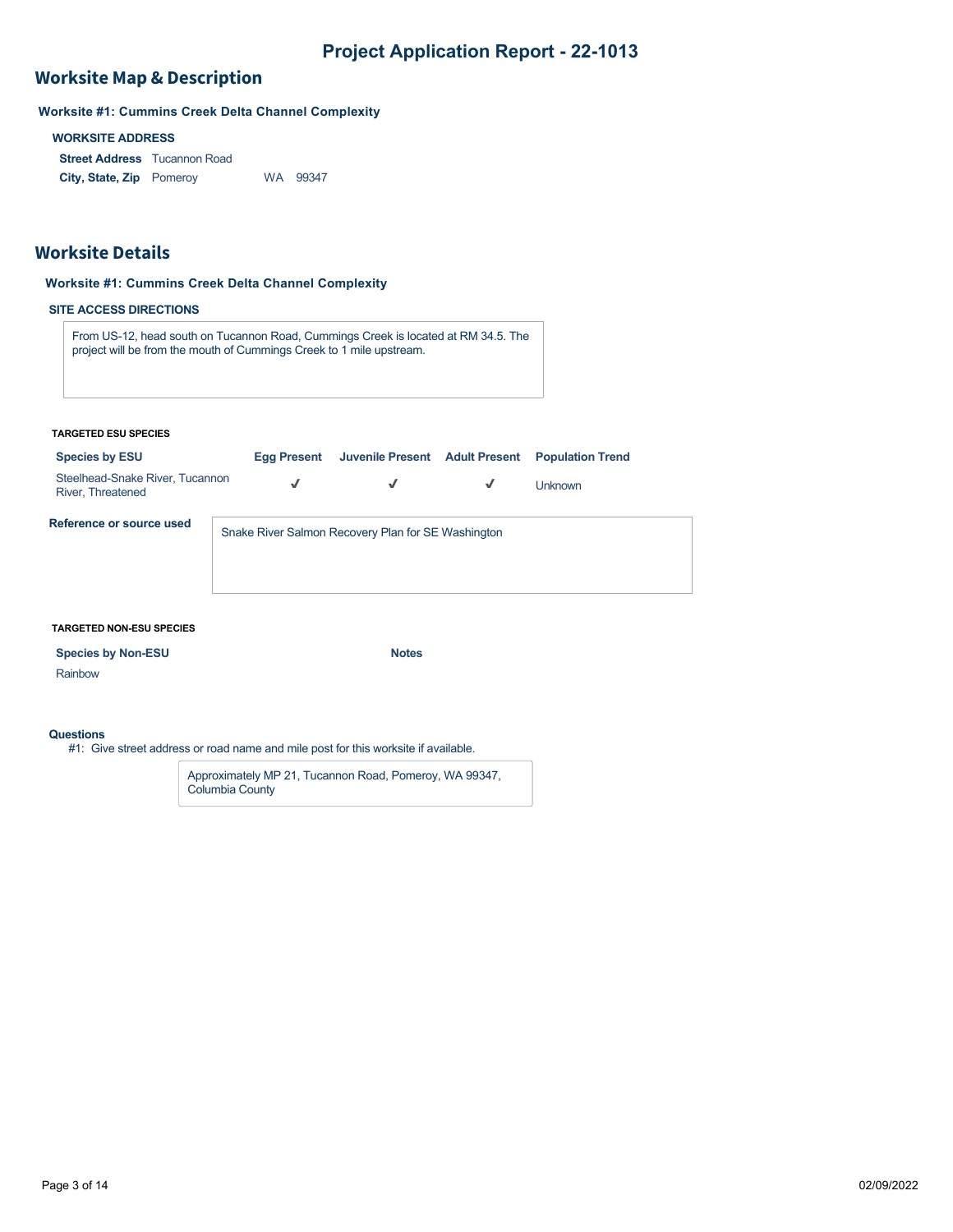# **Project Location**

|                              | <b>Projects in PRISM</b>                                                                                                                                                      |                                                                                                                          |                                          |
|------------------------------|-------------------------------------------------------------------------------------------------------------------------------------------------------------------------------|--------------------------------------------------------------------------------------------------------------------------|------------------------------------------|
| <b>PRISM</b>                 |                                                                                                                                                                               |                                                                                                                          |                                          |
| <b>Number</b>                | <b>Project Name</b>                                                                                                                                                           | <b>Current Status</b>                                                                                                    | <b>Relationship Type</b><br><b>Notes</b> |
| No related project selected  |                                                                                                                                                                               |                                                                                                                          |                                          |
| <b>Related Project Notes</b> |                                                                                                                                                                               |                                                                                                                          |                                          |
|                              |                                                                                                                                                                               |                                                                                                                          |                                          |
|                              |                                                                                                                                                                               |                                                                                                                          |                                          |
| <b>Questions</b>             |                                                                                                                                                                               |                                                                                                                          |                                          |
|                              | #1: Project location. Describe the geographic location, water bodies, and the location of the project in the watershed, i.e.                                                  |                                                                                                                          |                                          |
|                              | nearshore, tributary, main-stem, off-channel, etc.                                                                                                                            |                                                                                                                          |                                          |
|                              |                                                                                                                                                                               | Cummins Creek is a tributary to the Tucannon River and flows                                                             |                                          |
|                              |                                                                                                                                                                               | into the mainstem Tucannon at approximately RM 34.5 in<br>Columbia County, WA. Cummins Creek is located within WRIA      |                                          |
|                              |                                                                                                                                                                               | 35. The downstream extent of the project will be at the mouth of                                                         |                                          |
|                              |                                                                                                                                                                               | Cummins Creek (46.3324707, -117.6749339) to an upstream                                                                  |                                          |
|                              |                                                                                                                                                                               | extent of approximately one mile upstream (46.3313451,                                                                   |                                          |
|                              | $-117.6533401$ ).                                                                                                                                                             |                                                                                                                          |                                          |
|                              |                                                                                                                                                                               |                                                                                                                          |                                          |
|                              | #2: How does this project fit within your regional recovery plan and/or local lead entity's strategy to restore or protect<br>salmonid habitat? Cite section and page number. |                                                                                                                          |                                          |
|                              |                                                                                                                                                                               |                                                                                                                          |                                          |
|                              |                                                                                                                                                                               | Cummins Creek is located within the Tucannon River watershed.<br>a major spawning area (MaSA) for ESA-listed Snake River |                                          |
|                              |                                                                                                                                                                               | steelhead (Oncorhynchus mykiss) and is listed as a priority                                                              |                                          |
|                              | Provisional Work Plan (Page 11,16).                                                                                                                                           | restoration reach in the Snake River Salmon Recovery 3-5 Year                                                            |                                          |

#4: Is the project on State Owned Aquatic Lands? Please contact the Washington State Department of Natural Resources to make a determination. **[Aquatic Districts and Managers](https://www.dnr.wa.gov/programs-and-services/aquatics/aquatic-districts-and-land-managers-map)**

No

### **Property Details**

### **Property: Wooten Wildlife Area WDFW (Worksite #1: Cummins Creek Delta Channel Complexity)**

**Restoration**

### **LANDOWNER**

#### **CONTROL & TENURE**

| Name           | Department of Fish and Wildlife (WDFW) | <b>Instrument Type</b> | <b>Landowner Agreement</b> |
|----------------|----------------------------------------|------------------------|----------------------------|
| <b>Address</b> | PO Box 43135                           | Timing                 | Proposed                   |
| City           | Olympia                                | <b>Term Length</b>     | Fixed # of years           |
| <b>State</b>   | 98504-3135<br>WA Zip                   | # $Yrs$                | 10                         |
| <b>Type</b>    | <b>State</b>                           | <b>Expiration Date</b> |                            |
|                |                                        | <b>Note</b>            |                            |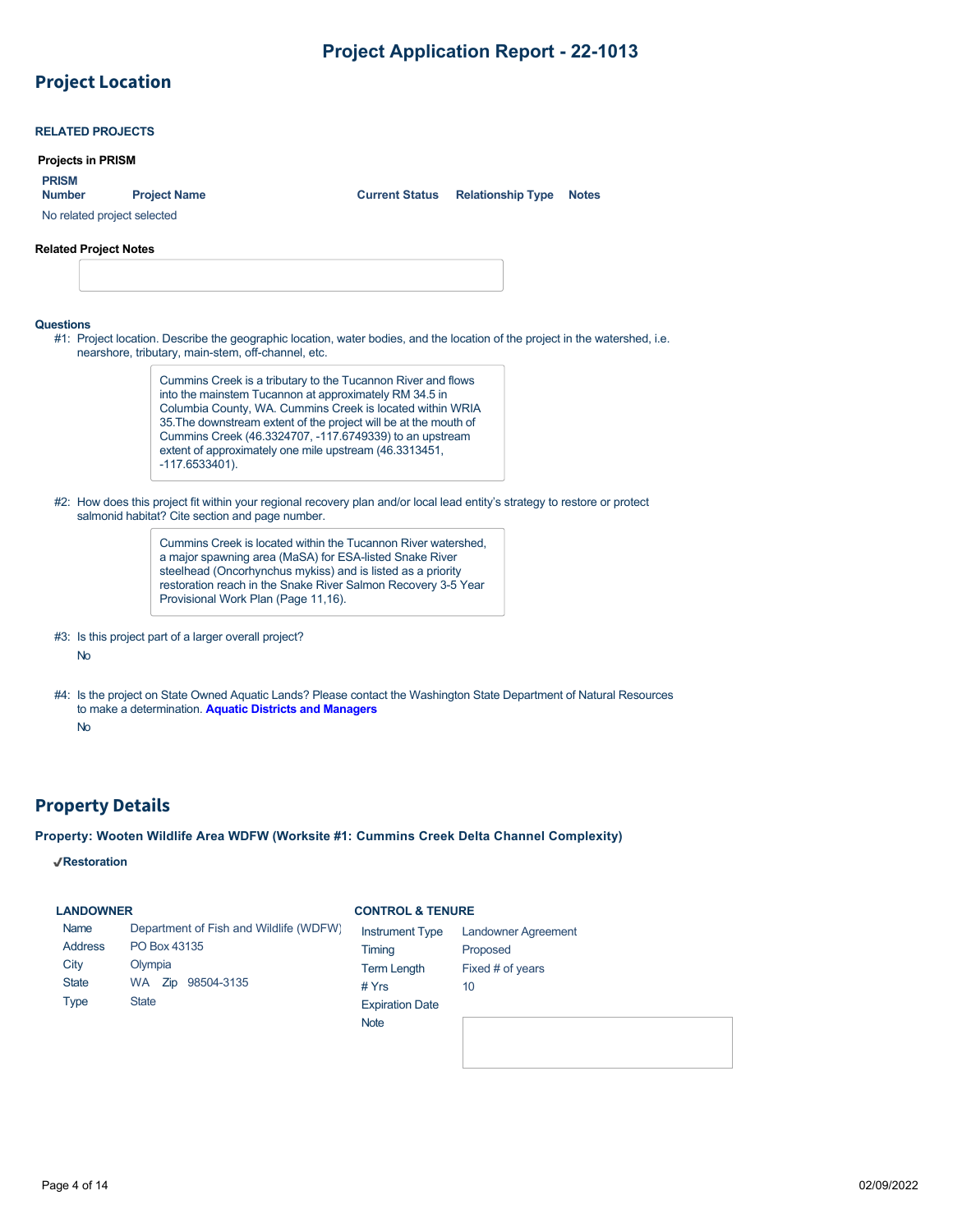## **Project Proposal**

#### **Project Description**

The Nez Perce Tribe seeks funding for support of Cummins Creek channel complexity project. The funds we request will be for a conceptual low-tech process based restoration design and project implementatio to improve in-stream habitat, floodplain connectivity and riparian function. Cummins Creek is a direct tributary to the Tucannon River in Southeast Washington; located within the Tucannon River watershed, a major spawning area for ESA-listed Snake River steelhead and listed as a priority restoration reach in the Snake River Salmon Recovery 3-5 Year Provisional Work Plan. There will be one worksite location on Washington Department of Fish and Wildlife property, from the mouth of Cummins Creek to approximately one mile upstream.

The goal of this project is to promote self-sustaining, natural stream processes that improve and maintain spawning and rearing habitat for Snake River steelhead in addition to improving the function of Cummings Creek confluence with the Tucannon River. Funding will be used for a field-based low-tech process-based restoration design and implementation for installation of up to 70 new structures which include beaver dam analogs (BDA) and post assisted log structures (PALS). Individual structures will be designed to achieve local objectives such as pool creation, sediment sorting, or overbank flow. Multiple structures will work together as a complex to achieve incision recovery, floodplain access, retention and and instream complexity.

#### **Project Questions**

#1: Problem statement. What are the problems your project seeks to address? Include the source and scale of each problem. Describe the site, reach, and watershed conditions. Describe how those conditions impact salmon populations. Include current and historic factors important to understand the problems.

> The Tucannon River is located in southeast Washington where it flows north out of the Blue Mountains into the Snake River. The Tucannon River forms the ancestral boundary between the Confederated Tribes of the Umatilla Indian Reservation (CTUIR) and the Nez Perce Tribe (NPT). In 1996 summer steelhead were listed as threatened under the Endangered Species Act (ESA).

Historically, the Tucannon River was converted from an anabranching channel form in a narrow forested valley bottom (Hecht, 1982) to a single thread channel form through timber harvest, and channel straightening to support land use and management activities. During the 1960's, following a number of flooding events which progressively led to a significant loss of property and infrastructure (Johnson 1995), the US Army Corps of Engineers (USACE) supported land managers in straightening and confining large sections of the river, increasing the conveyance capacity (stream power), and confining the river to a single channel. It has been estimated that between 1937 and 1978, the perennial channels sinuosity had been reduced by as much as 50% through channelization and confinement (Hecht, 1982). Once the Tucannon River was straightened, velocities led to further channel incision causing the majority of habitat limiting factors that remain today. Limiting factors in the proposed assessment reach include degraded riparian, channel confinement, lack of channel complexity, lack of LWD, lack of pools and increased stream temperature. Channel incision, confinement, and disconnection between the channel and floodplain contribute to secondary impairments in the physical and ecological functioning of rivers including spatial and structural simplification of the channel and floodplain, lowering of the water table, increased stream velocities, impairment of riparian forest communities, and a reduction in overall aquatic habitat.

The degradation of physical and ecological processes in the Tucannon River caused three very common problems for salmonids associated with confined, incised channels: (1) diminished velocity refuge, (2) minimal food production and availability, and (3) redd scour (Cluer, 2019). Stage 3 rivers with a high conveyance capacity undergo a decrease in velocity refuge when discharge increases, limiting food production and requiring high energy expenditure for foraging salmonids (Facey and Grossman, 1990; Sommer et al., 2001a; Kemp et al., 2006; Jeffres et al., 2008; Katz et al, 2017). These ecological impacts suppress spawning and rearing primarily for ESA summer steelhead.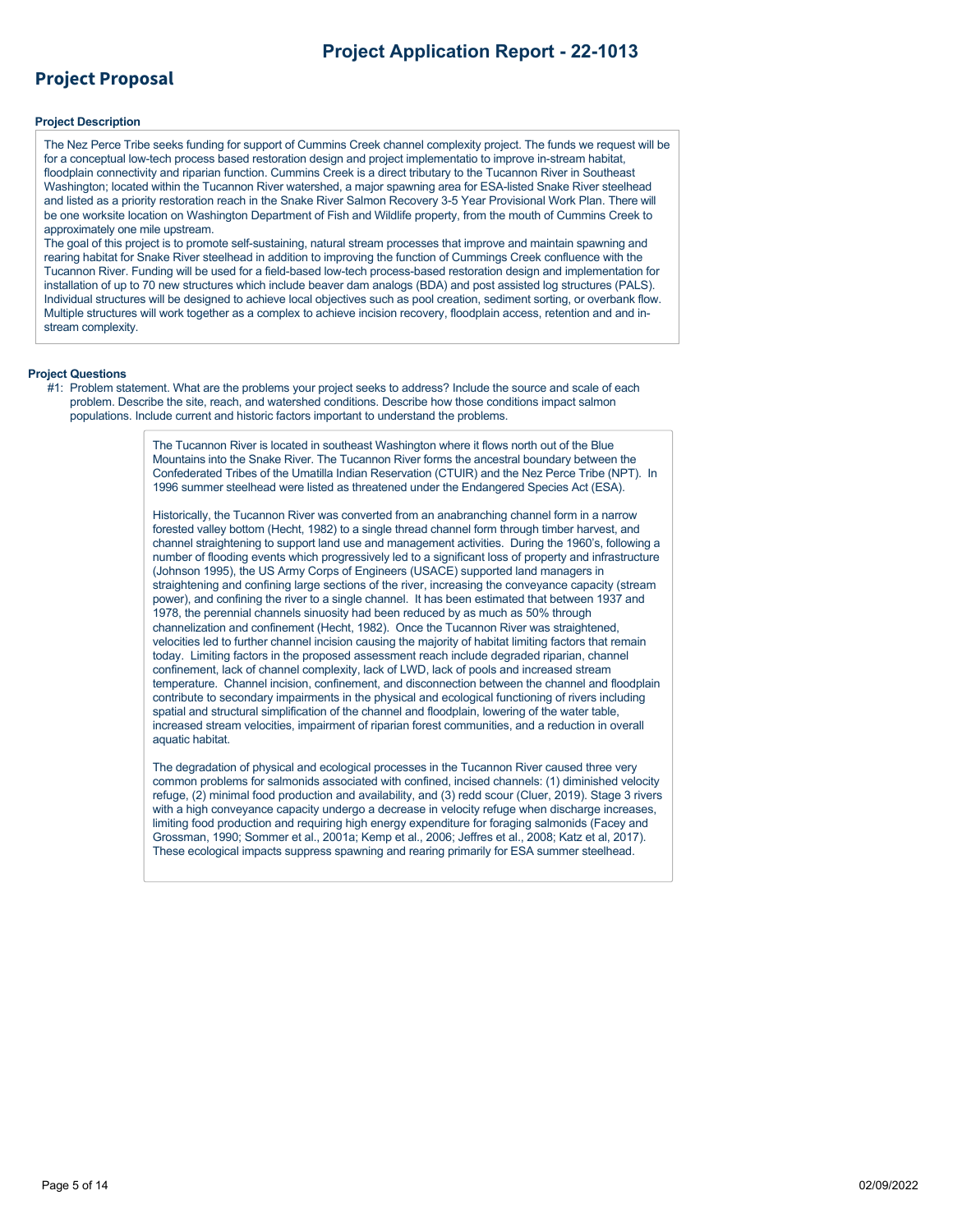#### #2: Describe the limiting factors, and/or ecological concerns, and limiting life stages (by fish species) that your project expects to address.

Five Year Implementation Plan Reporting document for the Tucannon River Programmatic lists the limiting factors for the Cummins Creek delta project as floodplain connectivity, channel complexity, excessive stream power and pools. The limiting life stages are adult holding, spawning and summer/winter rearing. In addition, the recovery plan outlines habitat factors and objectives to be addressed in the upper Tucannon as: improving riparian LWD, reducing channel confinement and lower summer high temperatures. The causes of these impaired processes include but are not limited to: channel incision from reduced in-channel structure, past removal of wood from the channel, loss of in-channel structure increasing transport and bed incision and geomorphic impediments. This leads to limiting habitat factors for fish species which can include: low diversity of in-channel habitats, lack of deep pools for holding or rearing, lack of cover, reduced quality of spawning gravel, limited quantity of off-channel habitats, reduced groundwater recharge and discharge, high water temperatures.

Restoring ecological processes through the implementation of PALS and BDAs in Cummins Creek, we expect improvements to degraded habitat conditions for all life stages of steelhead. For steelhead egg-fry and fry-smolt we expect to increase complexity at low-winter flows and during spring winter peaks, reconnect abandoned floodplains, increase retention and storage of bed load gravel. This will lead to increased flow complexity, increased available floodplain connection and increased pool area. Providing improved habitat conditions for summer and fall juvenile rearing and winter refugia, improved extreme event refugia, riparian growth, wood material availability and bed load material availability for juvenile rearing. For adult steelhead, improving quantity and quality of pools will lead to improved holding and cover. Beaver dams can also help mitigate the effects of climate change by reducing water temperature fluctuations, reducing peak flows, and increasing base flows within the project reach (Bouwes et al .2016, Weber et al. 2017).

#3: What are the project goals? The goal of the project should be to solve identified problems by addressing the root causes. Then clearly state the desired future condition. Include which species and life stages will benefit from the outcome, and the time of year the benefits will be realized. **[Example Goals and Objectives](https://rco.wa.gov/wp-content/uploads/2020/02/SRFB-Goals-and-Objectives-Examples.docx)**

> The goal of this project is to promote self-sustaining, natural stream processes that improve and maintain spawning and rearing habitat for Snake River steelhead in addition to improving the function of Cummins Creek confluence with the Tucannon River through installation of complexes and structures which include beaver dam analogs (BDA) and post assisted log structures (PALS). All life stages of summer steelhead will benefit from this project.

#### **Structure Goals:**

Diversify hydraulics, structurally force geomorphic processes, force overbank flow **Complex Goals:** 

Increase lateral and vertical connectivity, incision recovery, habitat complexity, beaver dam activity

**Overall Project Goals & Objectives:** 

Increase system resilience e.g. species abundance, diversity, riparian expansion, increased temporary water storage, flood attenuation

**Specific Life Stages Goals:** 

Increase instream habitat complexity through large woody debris placement to create improved habitat conditions for juvenile steelhead rearing and refugia

Improve channel processes and increase complexity through PALS and BDA structure installation to improve quantity and quality of pools for improved adult steelhead holding and cover

Reconnect abandoned floodplain through strategic placement of multiple structures to create a complex that improves key habitat and riparian function for all life stages of steelhead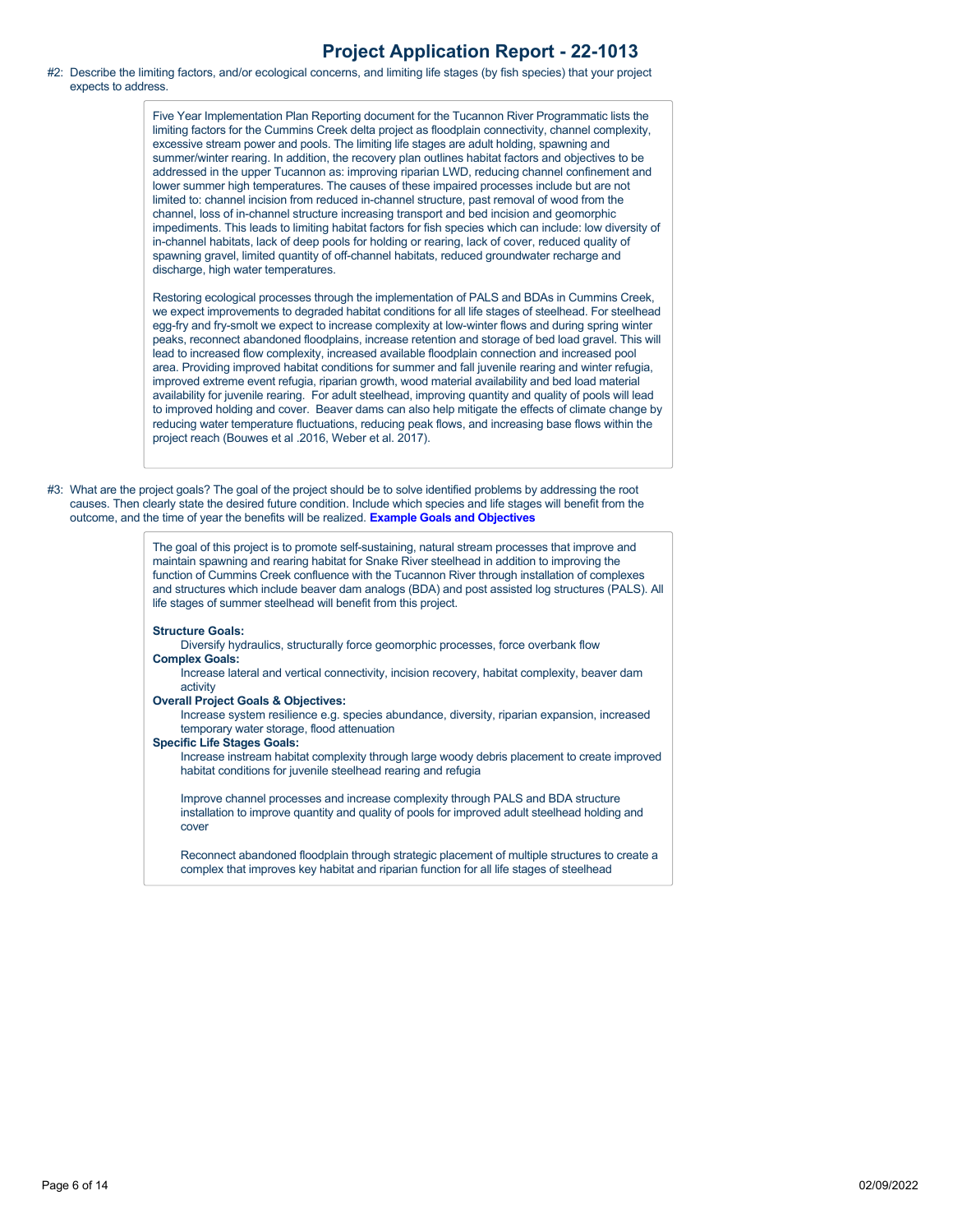#4: What are the project objectives? Objectives support and refine biological goals, breaking them down into smaller steps. Objectives are specific, quantifiable actions the project will complete to achieve the stated goal. Each objective should be SMART (Specific, Measurable, Achievable, Relevant, and Time-bound). **[Example Goals and Objectives](https://rco.wa.gov/wp-content/uploads/2020/02/SRFB-Goals-and-Objectives-Examples.docx)**

> Construct up to 10 BDAs and 60 PALS to improve self-sustaining in-stream habitat complexity over 1.0 mile of stream within the first 2 years of the project, depending on flows.

Reconnect the estimated 15 acres of available existing low floodplain at annual high flow and improve riparian conditions by impounding streamflow through initial BDA/PALS construction and ongoing natural stream processes within 2 years of project completion.

Establish favorable in-stream conditions and initiate riparian habitat reestablishment through large wood placement to create more sustainable habitat for steelhead within 2 years of project completion.

Increase and extend summer base flows through seasonal floodplain inundation and temporary water storage resulting in groundwater recharge, moderating stream temperatures for rearing steelhead within 2 years.

Create greater than 10 self-sustaining pools, providing immediate habitat for adult and juvenile steelhead within 2 years.

#5: Scope of work and deliverables. Provide a detailed description of each project task/element. With each task/element, identify who will be responsible for each, what the deliverables will be, and the schedule for completion.

> **Site Prep** - Nez Perce Tribe, Contractor Hired (September 2022- July2022 Task 1.1 Gather and stage materials Final design and site layout **Implementation** - Nez Perce Tribe, Contractor Hired (August 2023- September 2023) Task 2.1 Construct PALS (60) Task 2.2 Construct BDAs (10) Task 2.3 Site cleanup and implementation monitoring **Implementation Report** - Nez Perce Tribe, Contractor Hired (October- December 2023) Summarize Data **Reporting**

**Project and Grant Administration** – Nez Perce Tribe (September 2022-December 2023)

Tasks will be a collaborative effort between the Nez Perce Tribe, WDFW and the agency selected to complete low-tech designs and installation of structures.

#6: What are the assumptions and physical constraints that could impact whether you achieve your objectives? Assumptions and constrains are external conditions that are not under the direct control of the project, but directly impact the outcome of the project. These may include ecological and geomorphic factors, land use constraints, public acceptance of the project, delays, or other factors. How will you address these issues if they arise?

> Landowner acceptance and willingness to authorize channel work is the greatest challenge. Early communication with the landowner has been implemented to help reduce the risk, in addition to answering any questions that may arise. The landowner acknowledge form has been submitted to the landowner and questions have already been received and answered, maintaining a good working relationship will be of high priority to minimize the risk. Physical constraints will be getting materials and equipment needed to locations for structure installation as dense vegetation and high banks could pose a challenge at times. These issues will be addressed through site prep, development and planning.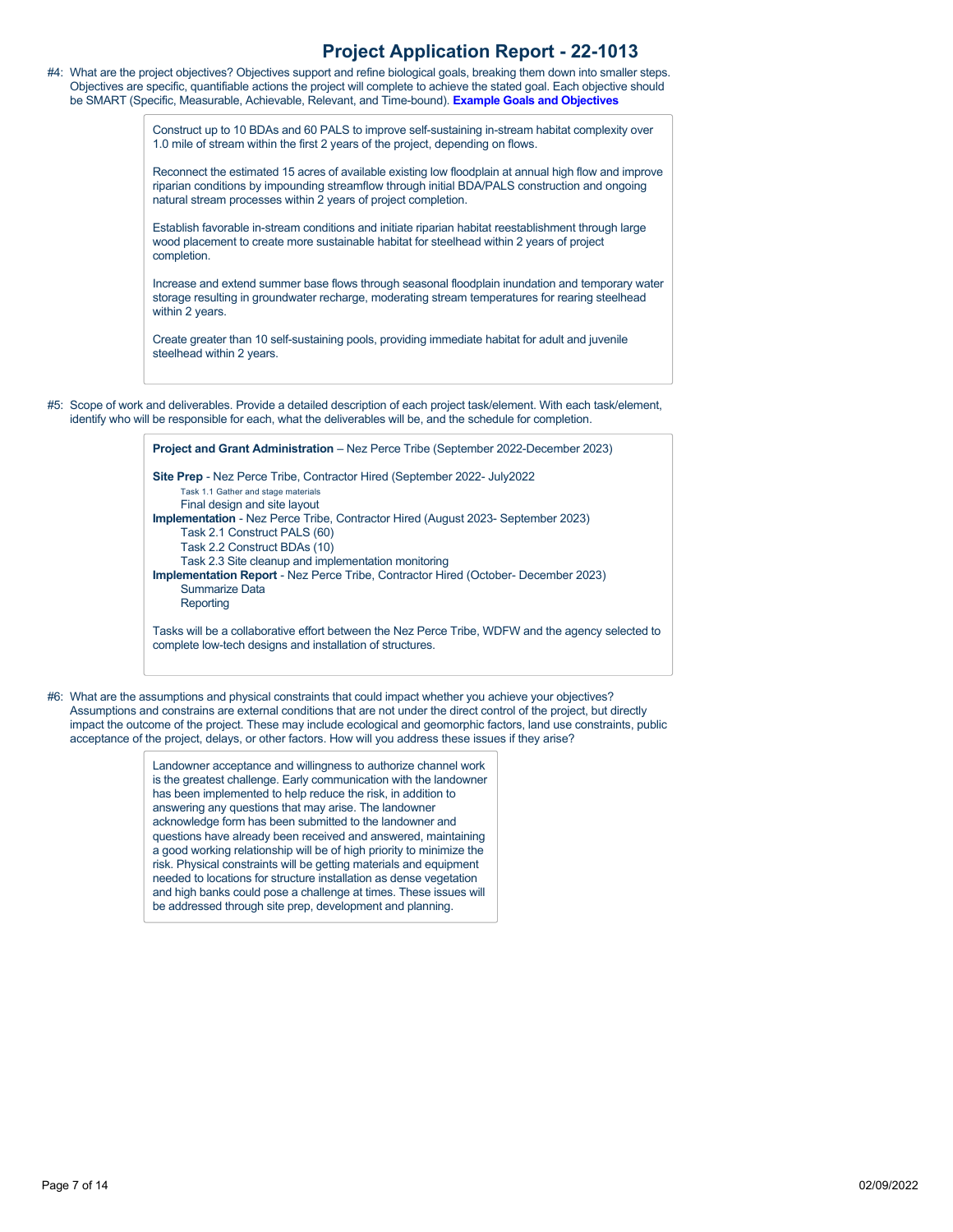#7: How have lessons learned from completed projects or monitoring studies informed this project?

Lessons learned from other agencies building these type of structures in nearby streams, mainly learning from the Intensively Monitored Watershed (IMW) in Asotin Creek, Washington.

Lessons learned include: Implement project in phases in order to apply adaptive management strategies and repair/add onto existing structures. Building in high densities allows structures to work with each other and helps to accumulate any lost structures on existing ones. Structure complexes should be built with a variety of structure types that may have different design purposes (split flows, connect side channels, recruit sediment, collect sediment). Ensure the stream has an appropriately low gradient to be a good fit for BDA, PALS.

#8: Describe the alternatives considered and why the preferred was chosen.

Provided the physical characteristics, existing condition, and fish use within Cummins Creek, we chose a method of low tech process based restoration to establish processes that create and maintain healthy riverscapes. This method of restoration has a low-cost, simple and lets the system do the work. The overarching goal of low-tech restoration is to improve the health of as many miles of riverscapes as possible and to promote and maintain the full range of self-sustaining riverscape processes.

#9: How were stakeholders consulted in the development of this project? Identify the stakeholders, their concerns or feedback, and how those concerns were addressed.

> All stakeholders were invited to a site visit to discuss conceptual project ideas in the Fall of 2021, not all individuals were able to attend. The landowner WDFW has been in contact for more details on the project to discuss with their team of individuals who review projects proposed on WDFW land. All answers and additional information has been provided through phone and email conversations in addition to the landowner acknowledgment for that is currently being processed.

#10: Does your project address or accommodate the anticipated effects of climate change? Yes

#10a:How will your project be climate resilient given future conditions?

The processes the structures and complexes promote will help this project to be resilient to climate change and future conditions. The structures mimic wood accumulation and/or beaver dam activity initially, later promote the same processes (in high flows), and eventually those processes can continue to reshape and maintain habitat in perpetuity. Letting the system do this work with its stream power, harnesses energy beyond the energy to build low-tech structures. Moreover, if beaver like what they see, they continue the process. Natural beaver dams and BDAs have been documented to reduce hydrology peaks (Bouwes et al. 2016A, Law et al 2016), increase floodplain water storage (Davee, et al. 2019, Munirand and Westbrook 2020, Pollock et al, 2016), protect riparian areas from wildfire (Fairfax and Whittle 2020). Designing with low-tech restoration structures rely on the force of water to create changes rather than creating specific geomorphic forms. It is about making educated predictio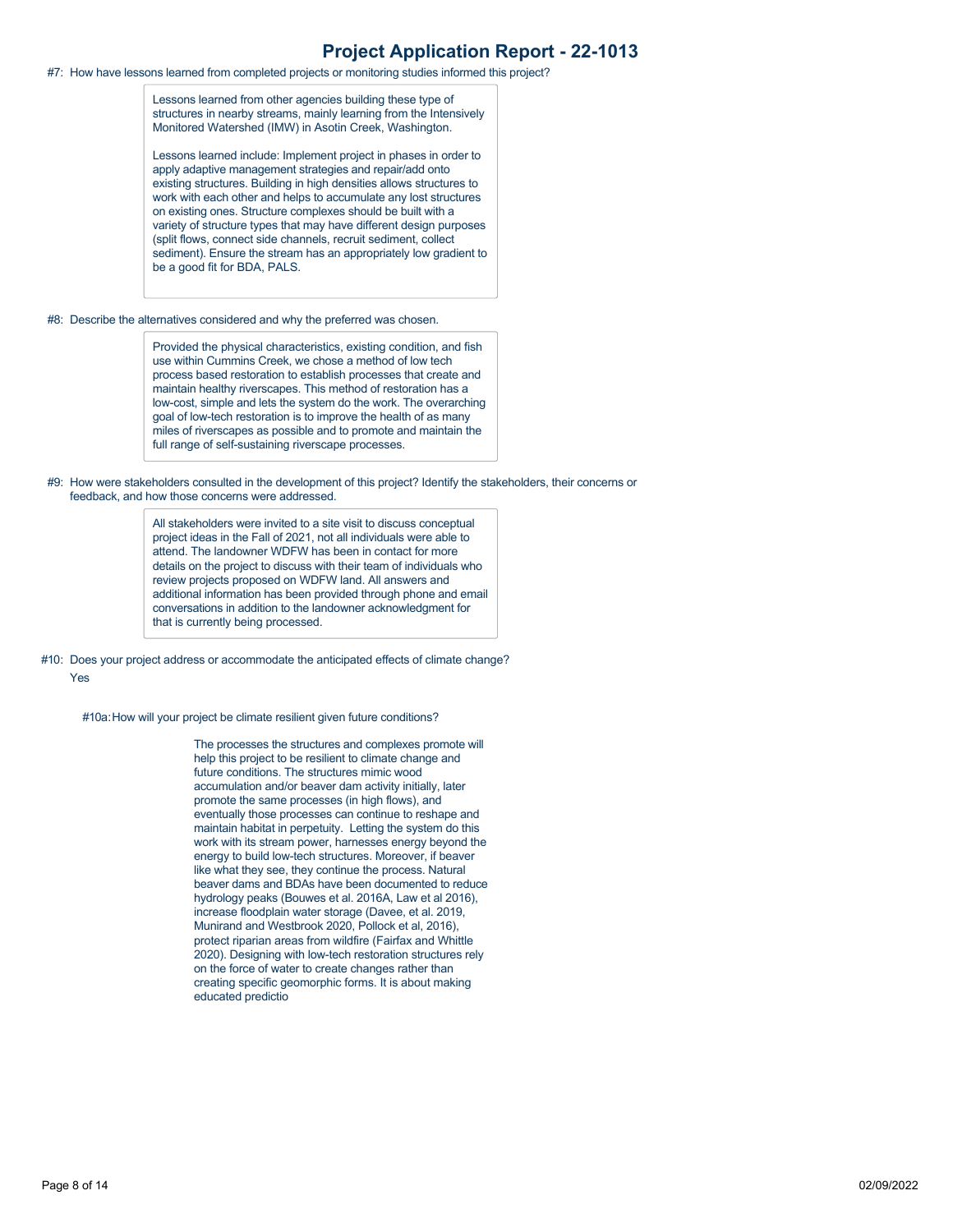#10b:How will your project increase habitat and species adaptability?

Increased floodplain connectivity is associated with increases in habitat diversity in fluvial environments which has been shown to increase life history diversity within salmonid populations (Waples et al. 2009). Salmonid populations with greater life history diversity are more resilient to variability and/or change in their environment (Greene et al., 2010; Schindler et al., 2010). Researchers have attributed wood volume and/or frequency as influential in processes operating at the channel reach, valley bottom, and landscape scales. Many studies indicate that most pools in moderate-gradient, cobbleand gravel-bed forest streams are either formed, or strongly influenced, by wood (Robison and Beschta 1990; Abbe and Montgomery 1996). Large woody materials have been identified to influence local riparian forest succession while also being a significant factor in habitat quantity and quality within low-order streams (Abbe and Montgomery 1996). The proposed LTPBR will maximize floodplain

#11: Describe the sponsor's experience managing this type of project. Describe other projects where the sponsor has successfully used a similar approach.

> The Nez Perce Tribe has managed many stream restoration projects since 1997. Over the last 3 years project areas within 3 different watershed have successfully used a phased approach to install over 40 structures in various locations. Monitoring through visual and aerial observation and photo point monitoring has shown project objectives are being met and adaptive management has been continued in project areas to to improve process and function of the structures and complexes.

#12: Will veterans (including the veterans conservation corps) be involved in the project? If yes, please describe.

No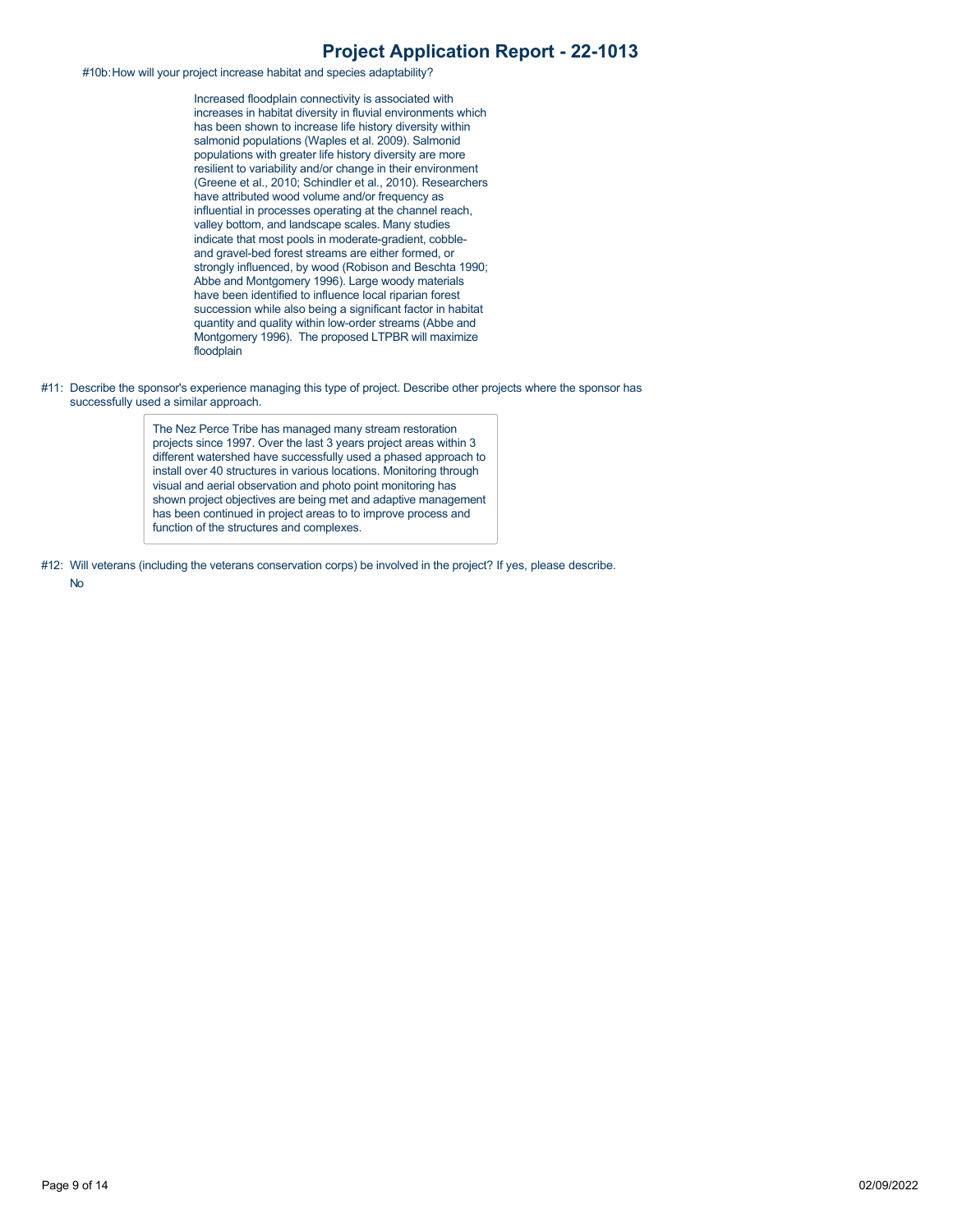### **Restoration Supplemental**

- #1: What level of design (per Appendix D) have you completed? Please attach. None
	- #1a: What level of design will be produced prior to construction? Final
- #2: Will (or did) a licensed professional engineer design the project? No
	- #2a: Describe the qualifications of the design team.

The design team will be experienced in all aspects of designing low-tech process based restoration projects and building BDAs and PALS. Design experience comes from multiple projects in the region, including Intensively Monitored Watersheds (IMW).

- #3: Does the project include measures to stabilize an eroding stream bank? No
- #4: Is the primary activity of the project invasive species removal? No
- #5: Is the primary activity of the project riparian planting? No
- #6: Describe the steps you will take to minimize the introduction of invasive species during construction and restoration. Consider how you will use un-infested materials and clean equipment entering and leaving the project area.

All wood posts used will be untreated, other materials needed will be locally sourced. All equipment used for the project will be cleaned prior to being used at the site. Due to the use of only small equipment and hand tools necessary for project implementation, no significant ground disturbance is anticipated.

#7: Describe the long-term stewardship and maintenance obligations for the project.

There are no expected maintenance responsibilities for the landowner. The structures are designed to be dynamic and work as a group, stimulating natural stream processes over time, therefore no maintenance should be required.

## **Restoration Metrics**

Priority in Recovery Plan

**Worksite: Cummins Creek Delta Channel Complexity (#1)**

Miles of Stream and/or Shoreline Treated or Protected (C.0.b) Project Identified In a Plan or Watershed Assessment (C.0.c)

Northwest Marine Fisheries Service. 2017. ESA Recovery Plan for Snake River Spring/Summer Chinook Salmon (Oncorhynchus tshawytscha) & Snake River Basin Steelhead (Oncorhynchus mykiss). Portland, OR.

> Cummins Creek is located within the Tucannon River watershed, a major spawning area (MaSA) for ESA-listed Snake River steelhead (Oncorhynchus mykiss) and is listed as a priority restoration reach in the Snake River Salmon Recovery 3-5 Year Provisional

1.00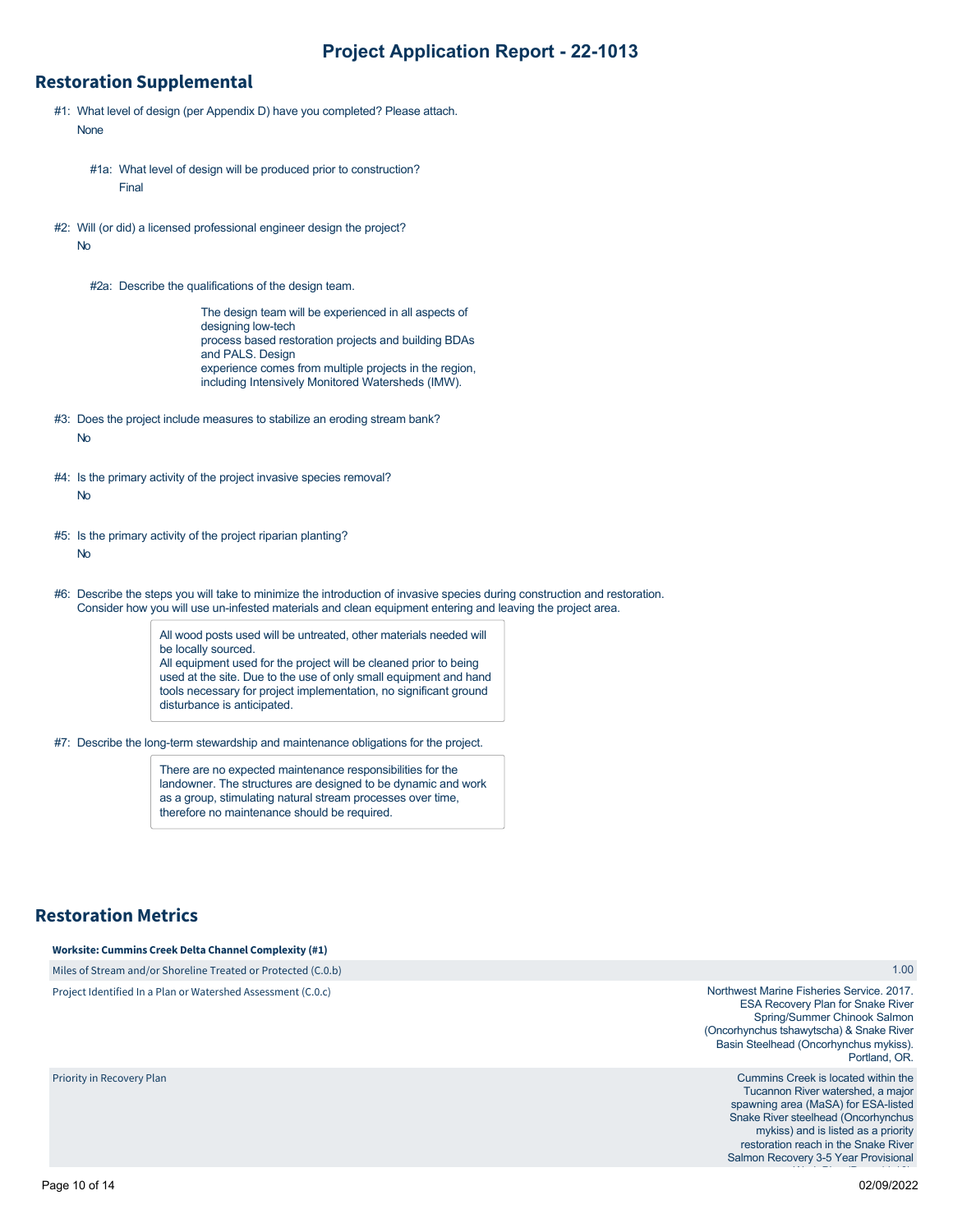|                                                                   | Work Plan (Page 11,16).            |
|-------------------------------------------------------------------|------------------------------------|
| Type Of Monitoring (C.0.d.1)                                      | None                               |
| Monitoring Location (C.0.d.2)                                     | No monitoring completed            |
| <b>INSTREAM HABITAT PROJECT</b>                                   |                                    |
| Total Miles Of Instream Habitat Treated (C.4.b)                   | 1.00                               |
| Channel structure placement (C.4.d.1)                             |                                    |
| Total cost for Channel structure placement                        | \$75,028                           |
| Material Used For Channel Structure (C.4.d.2)                     | <b>Other Engineered Structures</b> |
| Miles of Stream Treated for channel structure placement (C.4.d.3) | 1.00                               |
| Pools Created through channel structure placement (C.4.d.5)       | 10                                 |
| Number of structures placed in channel (C.4.d.7)                  | 70                                 |
| <b>PERMITS</b>                                                    |                                    |
| <b>Obtain permits</b>                                             |                                    |
| Total cost to Obtain permits                                      | \$3,090                            |
| Number of permits required for implementation of project          |                                    |
| <b>ARCHITECTURAL &amp; ENGINEERING</b>                            |                                    |
| <b>Architectural &amp; Engineering (A&amp;E)</b>                  |                                    |
| Total cost for Architectural & Engineering (A&E)                  |                                    |

# **Overall Project Metrics**

| <b>COMPLETION DATE</b>       |           |
|------------------------------|-----------|
| Projected date of completion | 09/1/2025 |

## <span id="page-10-0"></span>**Restoration Cost Estimates**

### **Worksite #1: Cummins Creek Delta Channel Complexity**

| Category                                | <b>Work Type</b>                              | <b>Estimated Cost</b> | <b>Note</b> |
|-----------------------------------------|-----------------------------------------------|-----------------------|-------------|
| Instream Habitat Project                | Channel structure placement<br>(C.4.d.1)      | \$75,028              |             |
| <b>Permits</b>                          | Obtain permits                                | \$3,090               |             |
|                                         | Subtotal:                                     | \$78,118              |             |
| Admin, Architecture, and<br>Engineering |                                               | \$0                   |             |
|                                         | <b>Total Estimate For Worksite:</b>           | \$78,118              |             |
| <b>Summary</b>                          |                                               |                       |             |
|                                         | <b>Total Estimated Costs Without</b><br>AA&E: | \$78,118              |             |
|                                         | <b>Total Estimated AA&amp;E:</b>              | \$0                   |             |
|                                         | <b>Total Estimated Restoration Costs:</b>     | \$78,118              |             |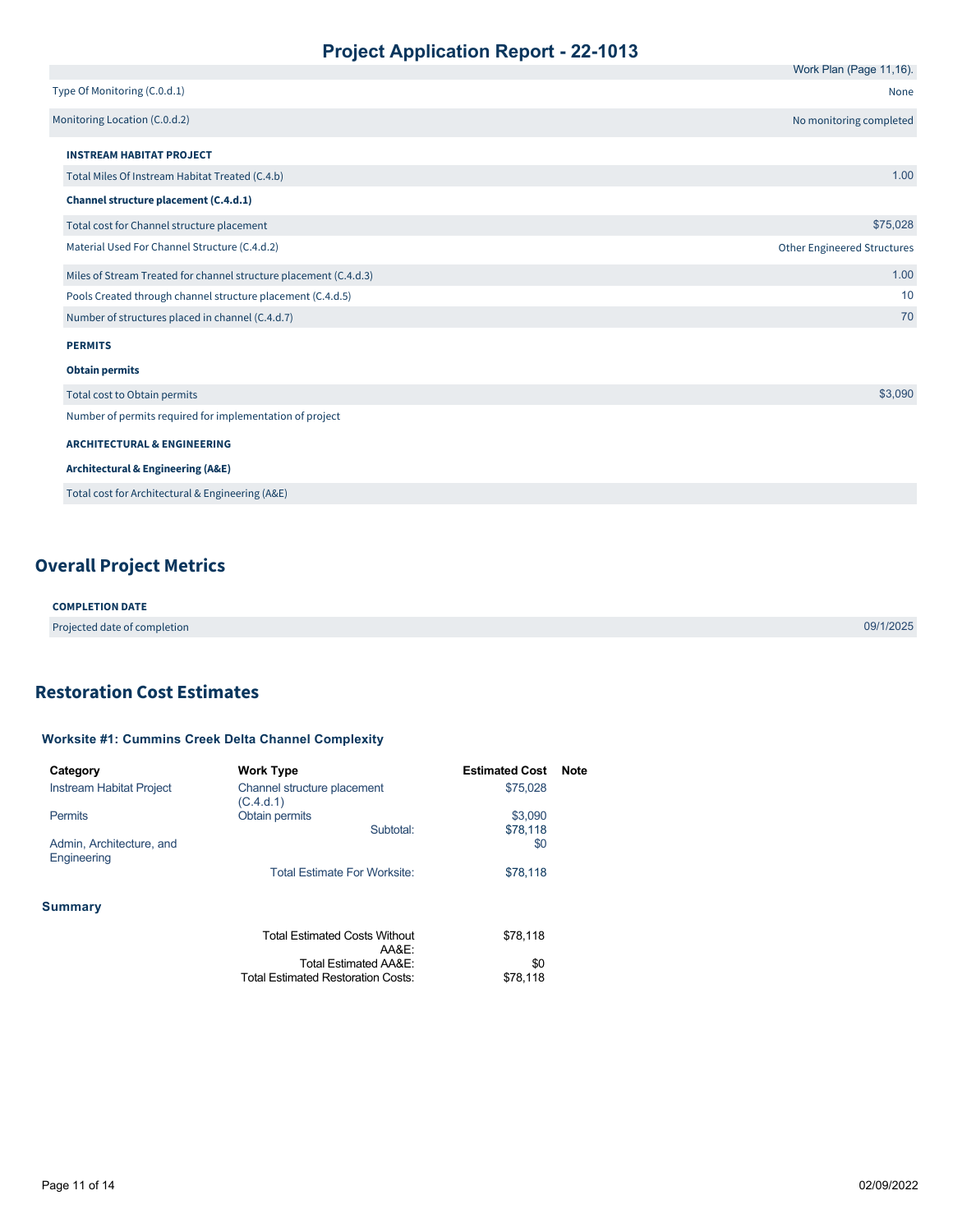### **Cost Summary**

|                                      | <b>Estimated Cost</b> | <b>Project %</b> | Admin/AA&E % |
|--------------------------------------|-----------------------|------------------|--------------|
| <b>Restoration Costs</b>             |                       |                  |              |
| Restoration                          | \$78,118              |                  |              |
| Admin, Architecture, and Engineering | \$0                   |                  | $0\%$        |
| <b>SUBTOTAL</b>                      | \$78,118              | 100.00 %         |              |
| <b>Total Cost Estimate</b>           | \$78.118!             | 100.00 %         |              |

### **Funding Request and Match**

| <b>FUNDING PROGRAM</b> |
|------------------------|
|------------------------|

| <b>Salmon State Projects</b> | \$110.530 | 100.00 % |
|------------------------------|-----------|----------|
|                              |           |          |

#### **SPONSOR MATCH**

| <b>Other Monetary Funding</b> | Grant - Federal                          |                      |                              |
|-------------------------------|------------------------------------------|----------------------|------------------------------|
| Amount                        |                                          |                      |                              |
| <b>Funding Organization</b>   |                                          |                      |                              |
| <b>Grant Program</b>          |                                          |                      |                              |
|                               | Match Total:                             | \$0                  |                              |
|                               | Total Funding Request (Funding + Match): | \$110,530 ! 100.00 % | ! Difference from Total Cost |

### **Questions**

#1: Explain how you determined the cost estimates

## **Cultural Resources**

**Worksite #1: Cummins Creek Delta Channel Complexity**

- #1: Provide a description of the project actions at this worksite (acquisition, development and/or restoration activities that will occur as a part of this project)
- #2: Describe all ground disturbing activities (length, width and depth of disturbance and equipment utilized) that will take place in the Area of Potential Effect (APE). Include the location of any construction staging or access roads associated with your project that will involve ground disturbance.
- #3: Describe any planned ground disturbing pre-construction/restoration work. This includes geo-technical investigation, fencing, demolition, decommissioning roads, etc.
- #4: Describe the existing project area conditions. The description should include existing conditions, current and historic land uses and previous excavation/fill (if depths and extent is known, please describe).
- #5: Will a federal permit be required to complete the scope of work on the project areas located within this worksite?

Estimate: (\$32,412)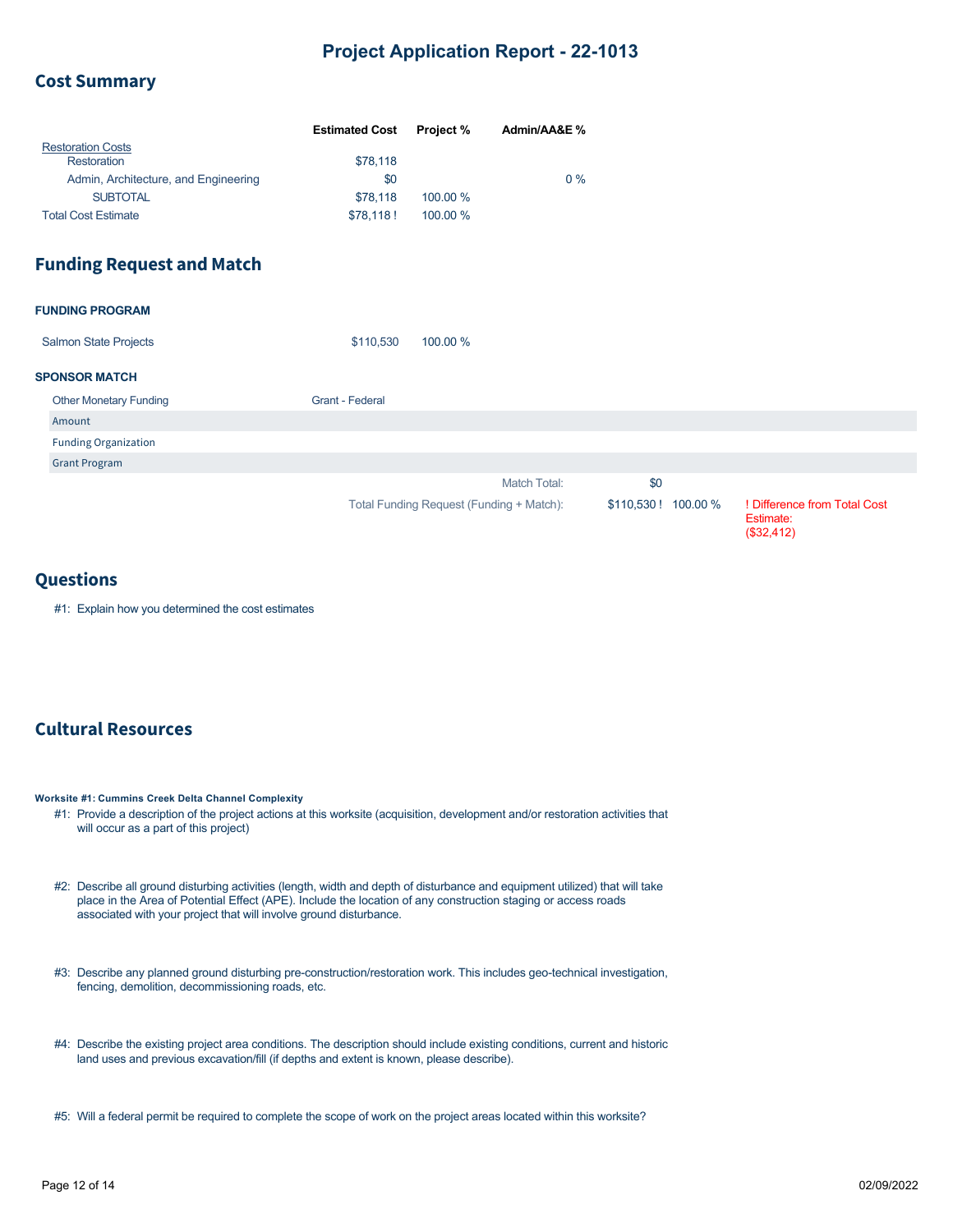- #6: Are you utilizing Federal Funding to complete the scope of work? This includes funds that are being shown as match or not.
- #7: Do you have knowledge of any previous cultural resource review within the project boundaries during the past 10 years?
- #8: Is the worksite located within an existing park, wildlife refuge, natural area preserve, or other recreation or habitat site?
- #9: Are there any structures over 45 years of age within this worksite? This includes structures such as buildings, tidegates, dikes, residential structures, bridges, rail grades, park infrastructure, etc.

# **Project Permits**

| <b>Permits and Reviews</b> | <b>Issuing Organization</b> | <b>Applied Date</b> | <b>Received Date</b> | <b>Expiration Date</b> | Permit # |
|----------------------------|-----------------------------|---------------------|----------------------|------------------------|----------|
| No permit data available.  |                             |                     |                      |                        |          |

## **Permit Questions**

#1: Are you planning on using the federal permit streamlining process? **[Limit 8](https://rco.wa.gov/wp-content/uploads/2019/10/SAL-PermitStreamFactSheet.pdf)**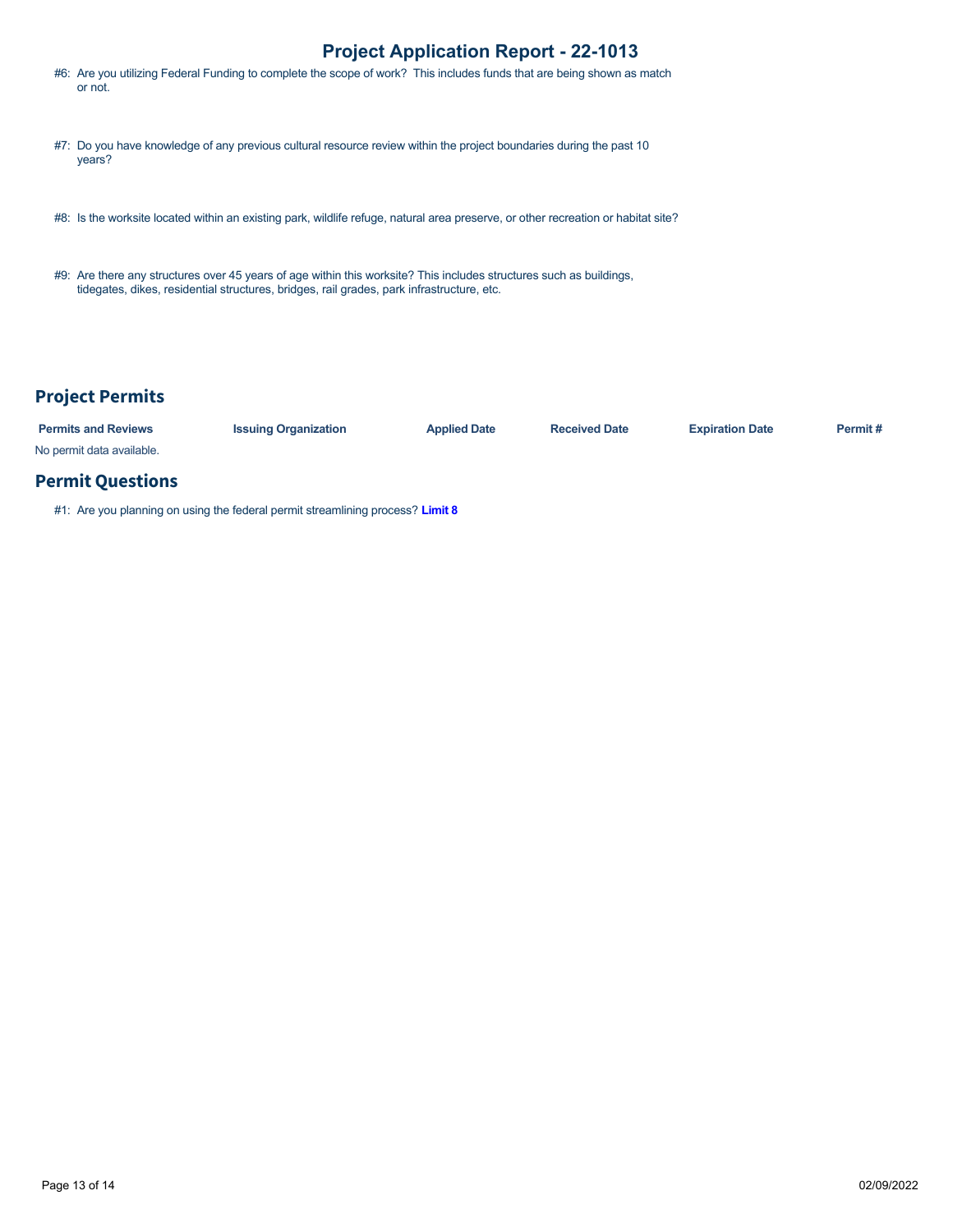# **Attachments**

| <b>Required Attachments</b>                | 3 out of 6 done |
|--------------------------------------------|-----------------|
| <b>Applicant Resolution/Authorizations</b> |                 |
| <b>Cost Estimate</b>                       | ┙               |
| Landowner acknowledgement form             |                 |
| <b>Map: Restoration Worksite</b>           | $\checkmark$    |
| Photo                                      | J               |
| <b>RCO Fiscal Data Collection Sheet</b>    |                 |

### **PHOTOS (JPG, GIF)**



#### **PROJECT DOCUMENTS AND PHOTOS**

Project Documents and Photos

| File<br><b>Type</b>         | <b>Attach</b><br><b>Date</b> | <b>Attachment Type</b>              | <b>Title</b>                   | <b>Person</b> | <b>File Name, Number</b><br><b>Associations</b> | <b>Shared</b> |
|-----------------------------|------------------------------|-------------------------------------|--------------------------------|---------------|-------------------------------------------------|---------------|
| $\Delta^0$                  | 02/07/2022                   | Photo                               | Cummins Photo 5                | ElizabethE    | shpimg 10566.jpg, 499587                        | $\checkmark$  |
| $\frac{1}{2}$               | 02/07/2022                   | Photo                               | Cummins Creek Photo 4          | ElizabethE    | shpimg 10573.jpg, 499586                        | √             |
| $\Delta^0$                  | 02/07/2022                   | Photo                               | Cummins Creek Photo 3          | ElizabethE    | shpimg 10598.jpg, 499584                        | √             |
| $\frac{1}{2}$               | 02/07/2022                   | Photo                               | Cummins Creek Photo 2          | ElizabethE    | shpimg 10606.jpg, 499583                        | √             |
| $\lambda^{\circ}_{\lambda}$ | 02/07/2022                   | Photo                               | Cummins Creek Photo 1          | ElizabethE    | shpimg 10608.jpg, 499582                        | √             |
| <b>A</b>                    | 02/07/2022                   | Map: Area of Potential Effect (APE) | APE.pdf                        | ElizabethE    | APE.pdf, 499578                                 | √             |
| <b>A</b>                    | 02/03/2022                   | Map: Restoration Worksite           | ProjectAreaMap.pdf             | ElizabethE    | ProjectAreaMap.pdf, 499413                      | √             |
| × ∏                         | 02/03/2022                   | <b>Cost Estimate</b>                | CumminsBuget PartialDraft.xlsx | ElizabethE    | CumminsBuget PartialDraft.xlsx, 499344          | J             |

## **Application Status**

### Application Due Date: 06/27/2022

| <b>Status Name</b> | <b>Status Date</b> | <b>Submitted By</b> | <b>Submission Notes</b> |
|--------------------|--------------------|---------------------|-------------------------|
| Preapplication     | 01/03/2022         |                     |                         |

I certify that to the best of my knowledge, the information in this application is true and correct. Further, all application requirements due on the application due date have been fully completed to the best of my ability. I understand that if this application is found to be incomplete, it will be rejected by RCO. I understand that I may be required to submit additional documents before evaluation or approval of this project and I agree to provide them.

Date of last change: 02/03/2022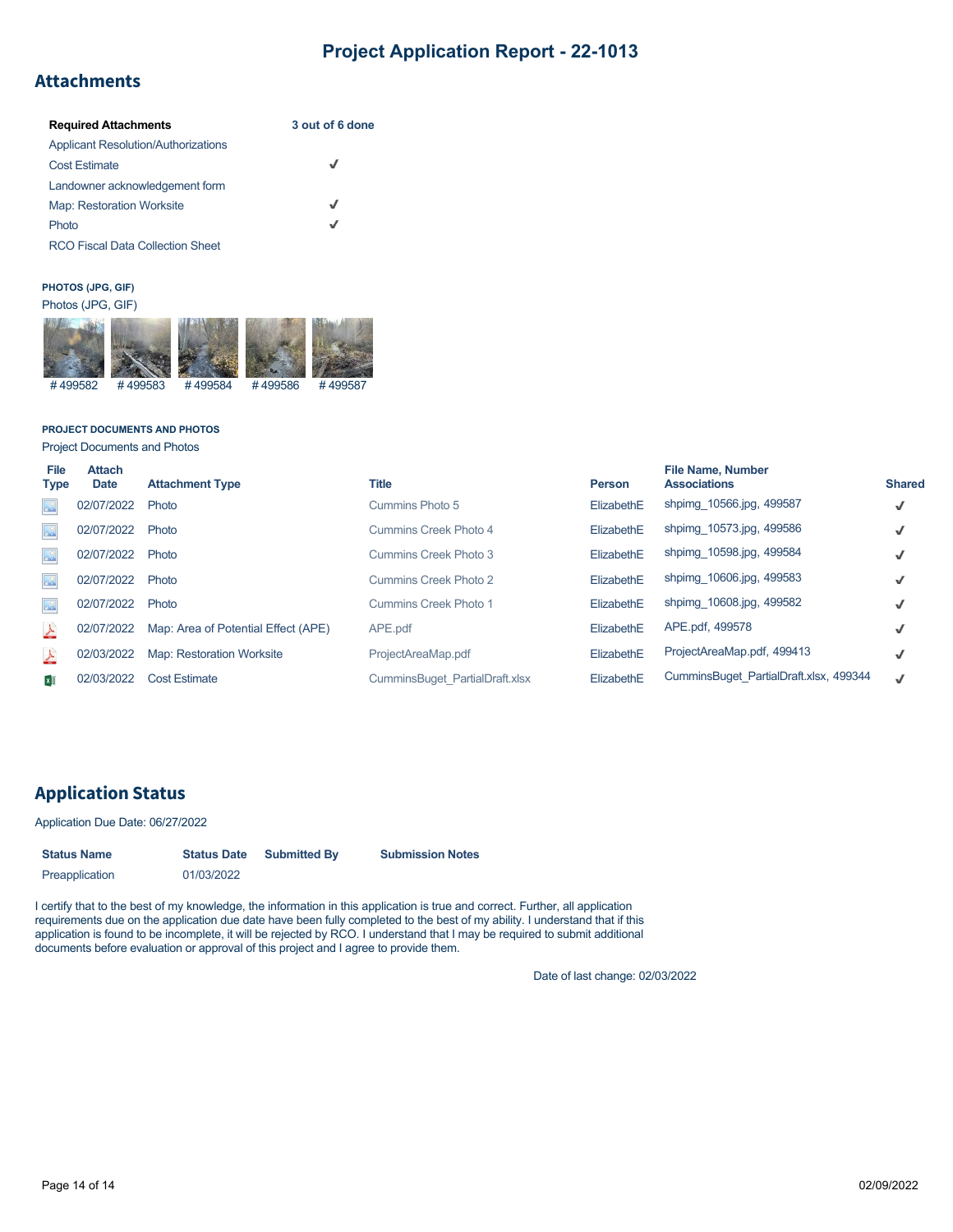

Nez Perce Tribe; Cummins Creek Delta Channel Complexity (#22-1013)

Attachment #499584, Cummins Creek Photo 3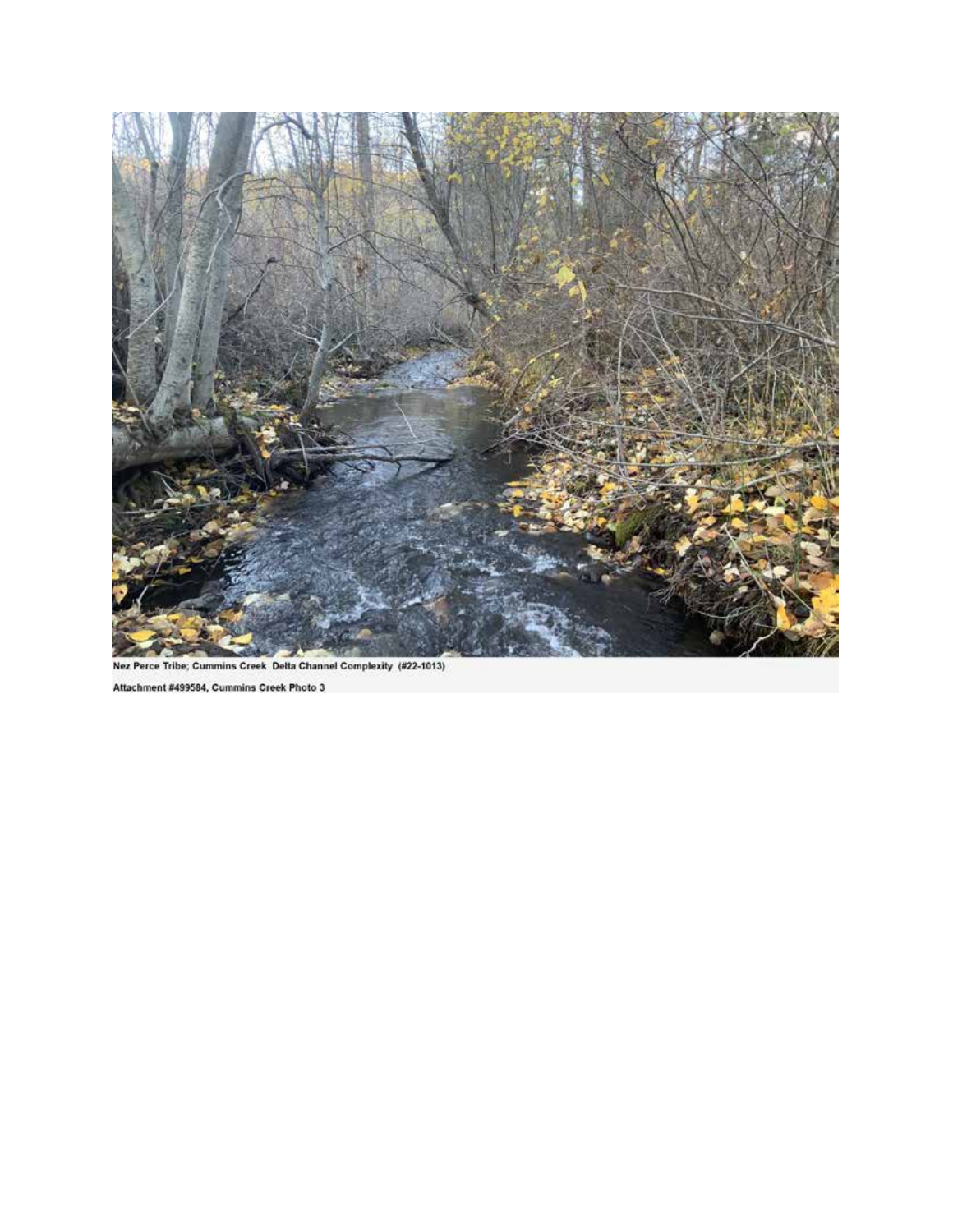

Nez Perce Tribe; Cummins Creek Delta Channel Complexity (#22-1013)

Attachment #499583, Cummins Creek Photo 2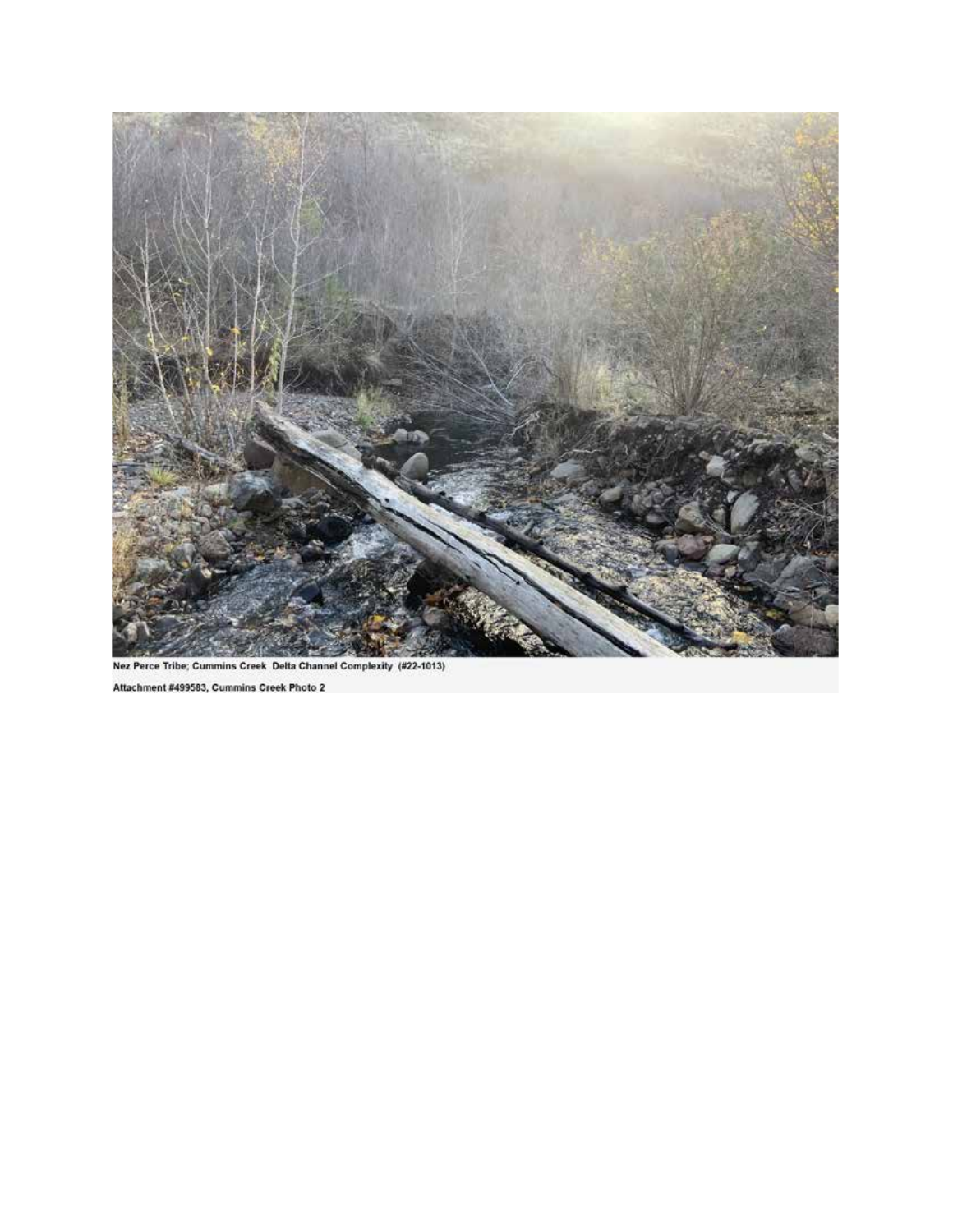

Nez Perce Tribe; Cummins Creek Delta Channel Complexity (#22-1013)

Attachment #499582, Cummins Creek Photo 1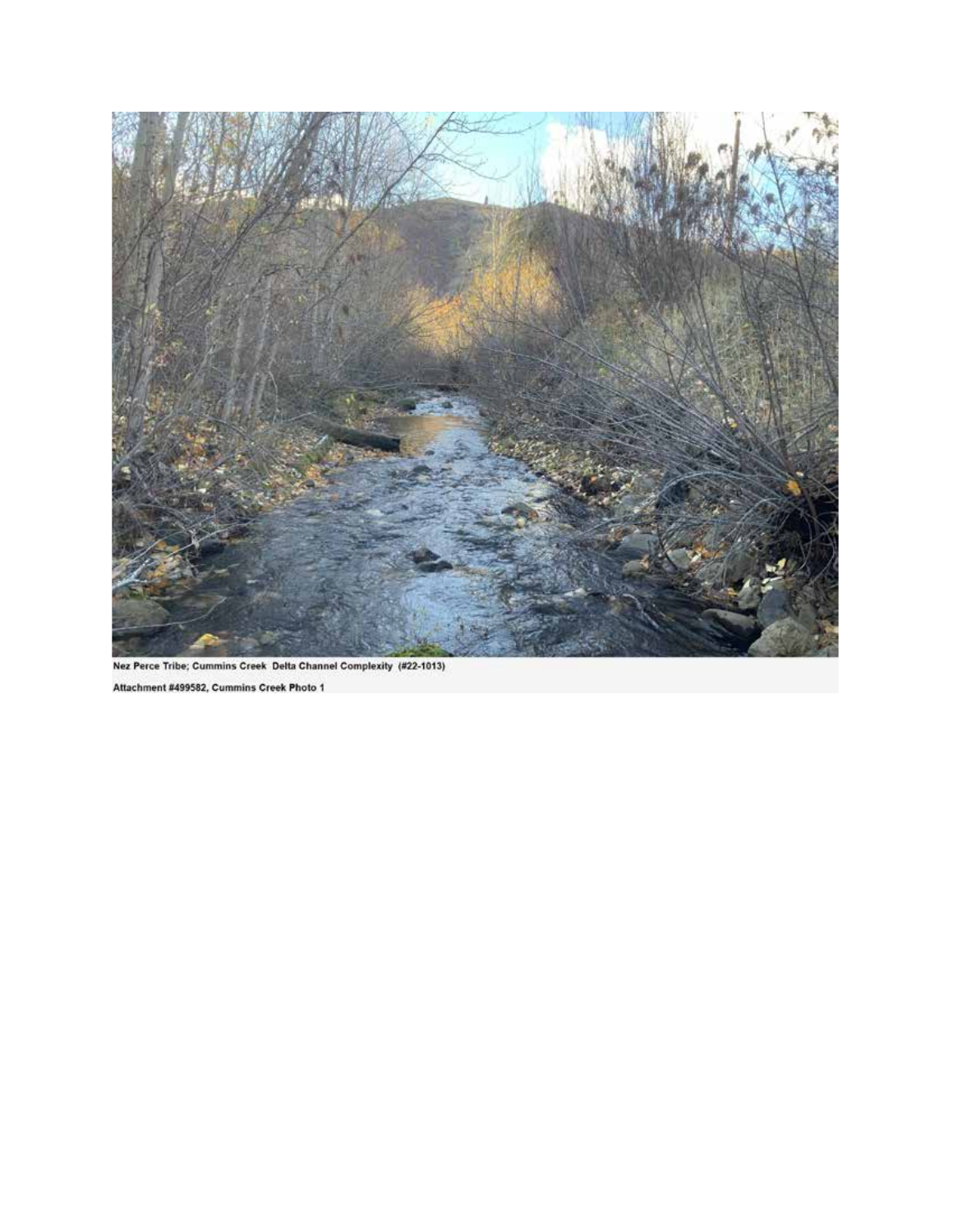

Nez Perce Tribe; Cummins Creek Delta Channel Complexity (#22-1013)

Attachment #499587, Cummins Photo 5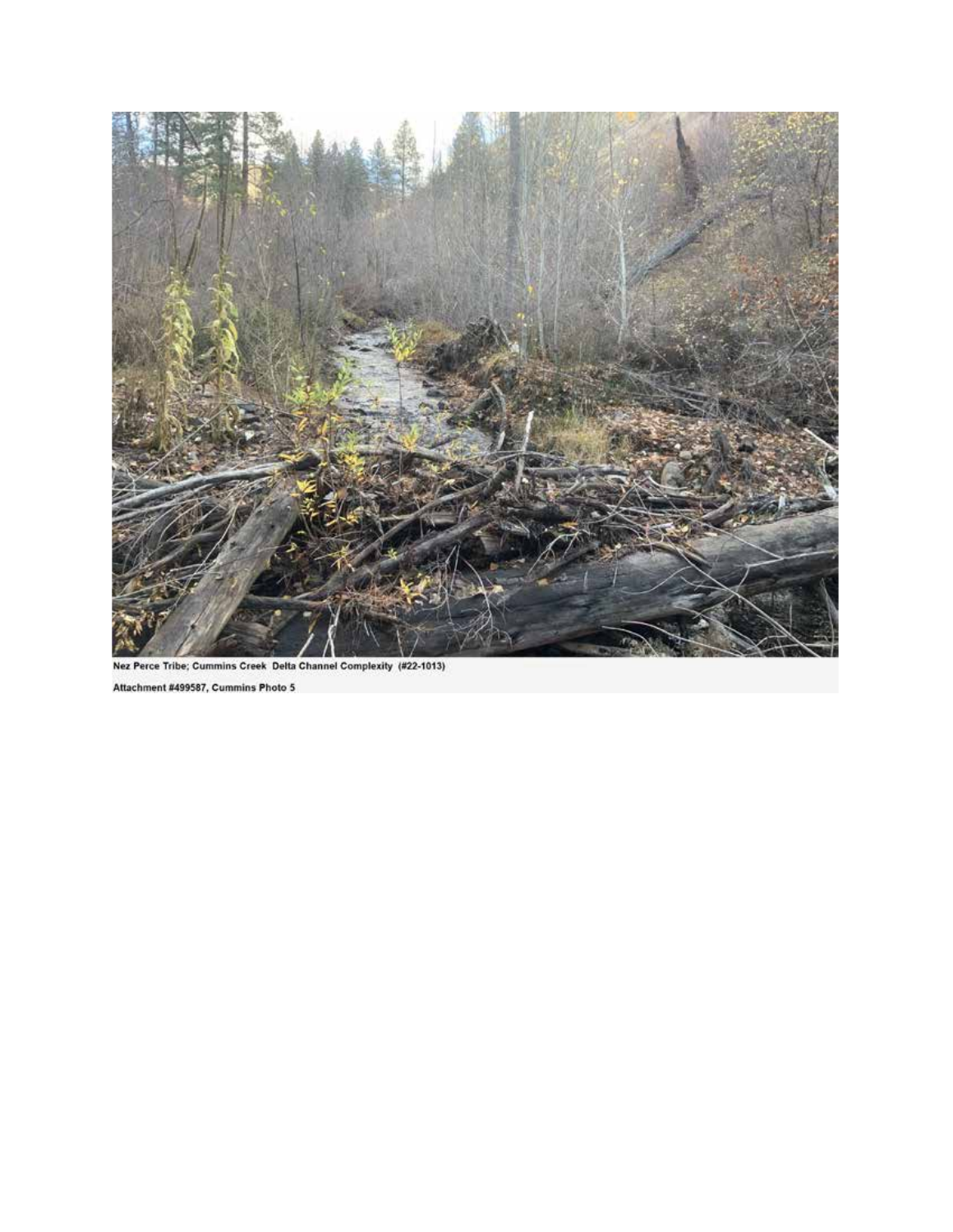

Nez Perce Tribe; Cummins Creek Delta Channel Complexity (#22-1013)

Attachment #499586, Cummins Creek Photo 4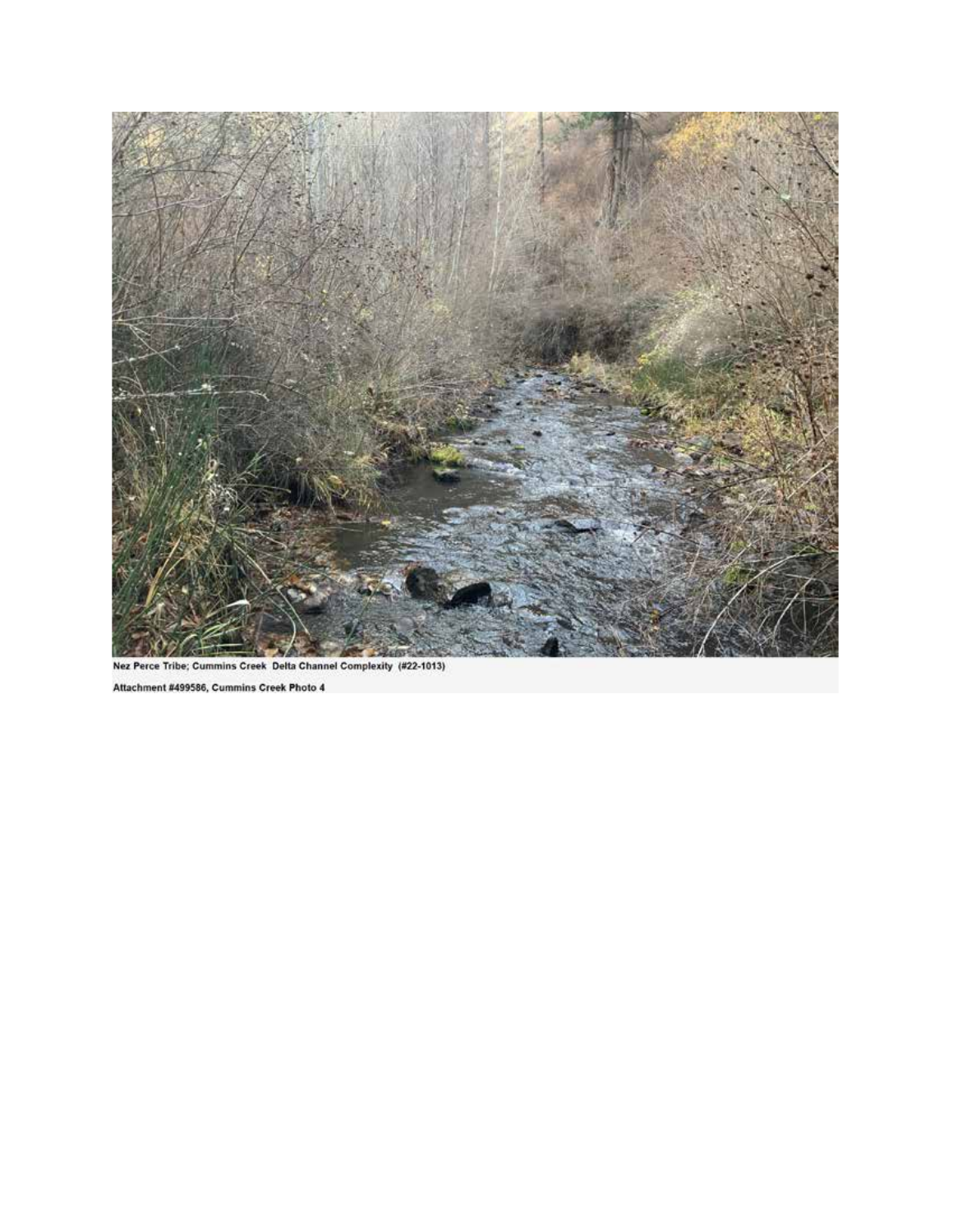